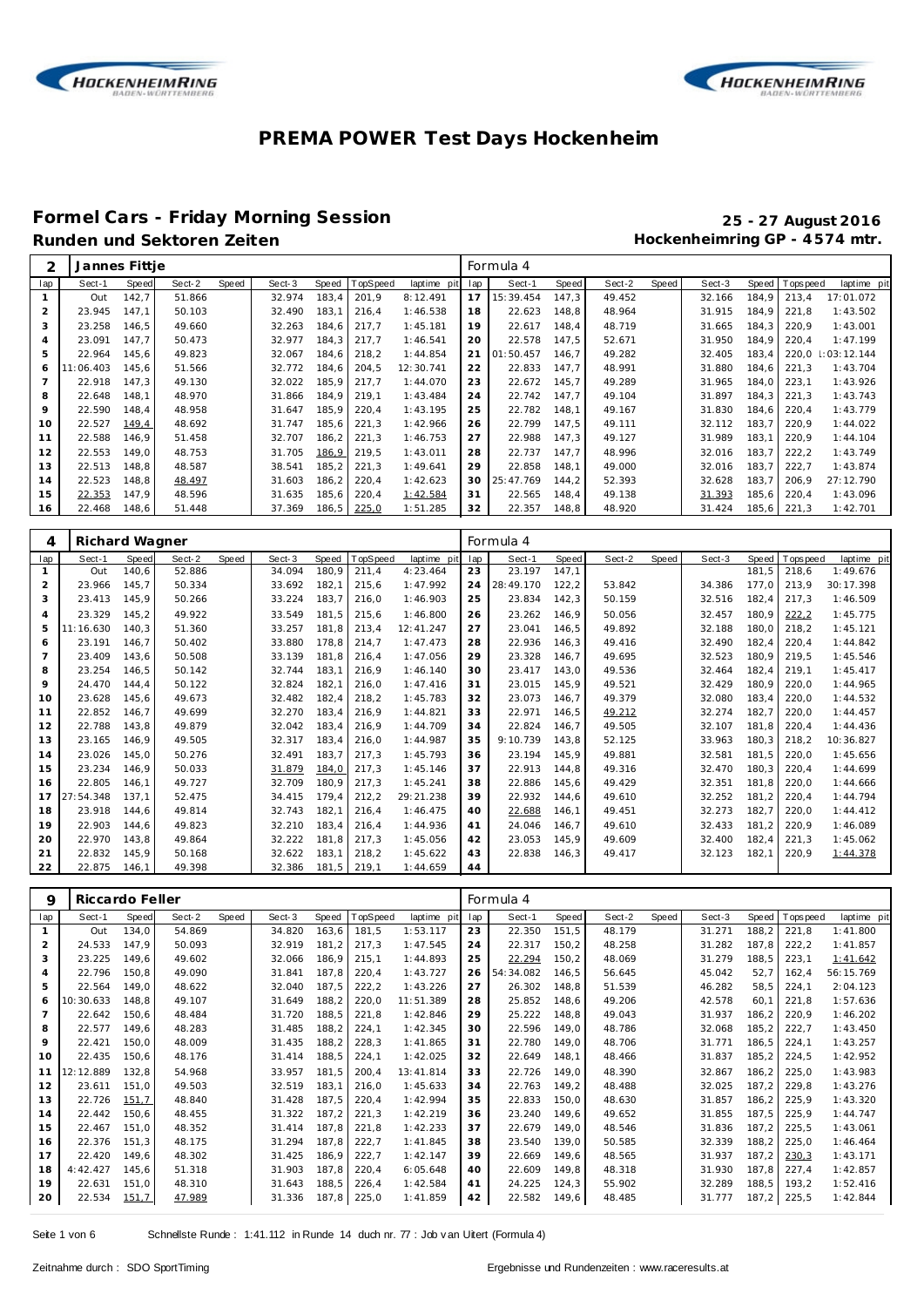



**Formel Cars - Friday Morning Session 25 - 27 August 2016 Runden und Sektoren Zeiten Hockenheimring GP - 4 574 mtr.**

|  | - Runden und Sektoren Zeiten |  |
|--|------------------------------|--|
|  |                              |  |

| $\sim$<br>$\sim$      | 149.6<br>48.272<br>22.312           | .767<br>187.8<br>222.<br>183<br>$1 \cdot 41$ | : 42.994<br>149.0<br>48.456<br>186.5<br>31.917<br>225.5<br>22.621<br>44     |  |
|-----------------------|-------------------------------------|----------------------------------------------|-----------------------------------------------------------------------------|--|
| $\bigcap$<br>$\sim$ 1 | 150.8<br>48.331<br>22.366<br>$\sim$ | 31.443<br>188,8 221,8<br>: 42.140            | 22.586<br>150.2<br>48.382<br>714<br>187.2<br>-226.9<br>: 42.682<br>31<br>43 |  |

| 10             | TBA       |       |          |       |        |       |          |             |     | Formula 4 |       |          |       |        |        |             |             |
|----------------|-----------|-------|----------|-------|--------|-------|----------|-------------|-----|-----------|-------|----------|-------|--------|--------|-------------|-------------|
| lap            | Sect-1    | Speed | Sect-2   | Speed | Sect-3 | Speed | TopSpeed | laptime pit | lap | Sect-1    | Speed | Sect-2   | Speed | Sect-3 | Speed  | T ops pee d | laptime pit |
|                | Out       | 125,7 | 1:02.788 |       | 36.289 | 161,9 | 141,2    | 2:06.299    | 19  | 22.494    | 147,9 | 48.841   |       | 31.625 | 185,9  | 222,2       | 1:42.960    |
| 2              | 25.507    | 148,4 | 52.398   |       | 33.210 | 184,6 | 215,6    | 1:51.115    | 20  | 22.404    | 148,4 | 48.922   |       | 31.593 | 186,5  | 222,2       | 1:42.919    |
| 3              | 14:30.026 | 146,5 | 1:00.999 |       | 33.511 | 184,9 | 163,6    | 16:04.536   | 21  | 22.415    | 149,6 | 48.642   |       | 31.661 | 186,5  | 223,6       | 1:42.718    |
| 4              | 22.895    | 149,4 | 49.317   |       | 32.147 | 186,5 | 219,5    | 1:44.359    | 22  | 22.643    | 131,2 | 57.132   |       | 31.987 | 186,5  | 163,4       | 1:51.762    |
| 5              | 23.015    | 147.1 | 48.967   |       | 31.903 | 186,5 | 220,0    | 1:43.885    | 23  | 22.444    | 148,4 | 48.528   |       | 31.531 | 186,9  | 225,9       | 1:42.503    |
| 6              | 22.585    | 149.6 | 48.589   |       | 31.692 | 186,5 | 221,8    | 1:42.866    | 24  | 22.428    | 148,6 | 48.332   |       | 45.454 | 171.7  | 225,9       | 1:56.214    |
| $\overline{7}$ | 22.426    | 149,2 | 48.630   |       | 31.505 | 187,8 | 222,7    | 1:42.561    | 25  | 24.912    | 142,5 | 50.168   |       | 32.227 | 186,9  | 224,1       | 1:47.307    |
| 8              | 22.376    | 150,4 | 48.281   |       | 31.438 | 187,5 | 223,6    | 1:42.095    | 26  | 22.435    | 149,4 | 48.428   |       | 31.666 | 185,6  | 225,0       | 1:42.529    |
| 9              | 27.100    | 148,6 | 49.191   |       | 32.116 | 187,2 | 222,7    | 1:48.407    | 27  | 22.395    | 148,1 | 48.534   |       | 31.830 | 186,5  | 225,9       | 1:42.759    |
| 10             | 22.441    | 150,0 | 48.603   |       | 31.592 | 188,2 | 222,2    | 1:42.636    | 28  | 10:52.724 | 122,4 | 1:00.747 |       | 34.763 | 180,0  | 168,8       | 12:28.234   |
| 11             | 8:29.190  | 116.9 | 1:04.925 |       | 35.423 | 150,0 | 151,5    | 10:09.538   | 29  | 26.394    | 147,3 | 55.053   |       | 31.819 | 187.5  | 180.3       | 1:53.266    |
| 12             | 26.393    | 149,4 | 55.340   |       | 32.790 | 186,9 | 174,2    | 1:54.523    | 30  | 22.376    | 150,0 | 48.585   |       | 31.514 | 186,9  | 225,9       | 1:42.475    |
| 13             | 22.368    | 151,3 | 48.252   |       | 31.336 | 187,8 | 223,6    | 1:41.956    | 31  | 22.335    | 149,4 | 48.420   |       | 31.656 | 187.8  | 225,5       | 1:42.411    |
| 14             | 22.299    | 151,0 | 48.208   |       | 31.234 | 188,5 | 223,6    | 1:41.741    | 32  | 22.327    | 149,8 | 48.189   |       | 31.414 | 188,2  | 225,9       | 1:41.930    |
| 15             | 22.131    | 150,8 | 48.422   |       | 31.311 | 188,8 | 224,1    | 1:41.864    | 33  | 22.354    | 149,4 | 52.809   |       | 33.221 | 188,2  | 228,3       | 1:48.384    |
| 16             | 22.141    | 151,3 | 48.218   |       | 31.152 | 189,1 | 223,6    | 1:41.511    | 34  | 22.217    | 150,4 | 48.359   |       | 31.393 | 187,5  | 224,5       | 1:41.969    |
| 17             | 54:16.810 | 143,8 | 57.975   |       | 32.826 | 185,2 | 173,6    | 55:47.611   | 35  | 22.266    | 150,6 | 48.267   |       | 31.495 | 187,8  | 225,0       | 1:42.028    |
| 18             | 22.782    | 149,0 | 49.166   |       | 31.958 | 184,9 | 222,7    | 1:43.906    | 36  | 22.199    | 150,0 | 48.257   |       | 31.502 | 186, 5 | 225,0       | 1:41.958    |
|                |           |       |          |       |        |       |          |             |     |           |       |          |       |        |        |             |             |

| 14             | Thomas Preining |       |        |       |        |       |          |             |     | Formula 4 |       |        |       |        |        |                   |             |
|----------------|-----------------|-------|--------|-------|--------|-------|----------|-------------|-----|-----------|-------|--------|-------|--------|--------|-------------------|-------------|
| lap            | Sect-1          | Speed | Sect-2 | Speed | Sect-3 | Speed | TopSpeed | laptime pit | lap | Sect-1    | Speed | Sect-2 | Speed | Sect-3 |        | Speed   Tops peed | laptime pit |
|                | Out             | 141.0 | 57.337 |       | 33.024 | 183,1 | 162,2    | 1:52.729    | 18  | 24.326    | 148.4 | 48.740 |       | 31.143 | 185,2  | 219.1             | 1:44.209    |
| $\overline{2}$ | 22.917          | 146.9 | 49.261 |       | 31.878 | 185,2 | 215,6    | 1:44.056    | 19  | 22.162    | 147.9 | 48.498 |       | 30.953 | 186.9  | 219.5             | 1:41.613    |
| 3              | 22.509          | 147.7 | 48.877 |       | 31.590 | 185,6 | 217,3    | 1:42.976    | 20  | 22.153    | 147.7 | 48.457 |       | 31.028 | 186.9  | 220,4             | 1:41.638    |
| 4              | 22.312          | 148.8 | 48.769 |       | 31.338 | 185,9 | 217.7    | 1:42.419    | 21  | 22.098    | 149.4 | 48.461 |       | 31.021 | 185.6  | 220,0             | 1:41.580    |
| 5              | 22.202          | 148,8 | 48.649 |       | 31.359 | 187,2 | 217,7    | 1:42.210    | 22  | 30:30.465 | 146,5 | 51.483 |       | 32.681 | 186, 2 | 208,9             | 31:54.629   |
| 6              | 22.340          | 148,4 | 48.576 |       | 31.406 | 185,9 | 218,6    | 1:42.322    | 23  | 22.756    | 146,5 | 49.397 |       | 34.113 | 185,9  | 219,1             | 1:46.266    |
|                | 10:46.510       | 143,6 | 59.711 |       | 35.997 | 180,3 | 167,2    | 12:22.218   | 24  | 22.412    | 148,1 | 48.424 |       | 31.250 | 182,7  | 225,0             | 1:42.086    |
| 8              | 22.528          | 149,6 | 50.267 |       | 36.559 | 186,5 | 211,4    | 1:49.354    | 25  | 22.397    | 147.9 | 48.651 |       | 31.339 | 184.9  | 221,3             | 1:42.387    |
| 9              | 22.120          | 149.2 | 48.408 |       | 31.116 | 186,9 | 219,5    | 1:41.644    | 26  | 22.282    | 148,8 | 48.574 |       | 31.212 | 185,6  | 220,4             | 1:42.068    |
| 10             | 21.891          | 149,6 | 48.367 |       | 31.025 | 186,5 | 220,4    | 1:41.283    | 27  | 22.306    | 147.5 | 48.746 |       | 31.319 | 184.3  | 220,9             | 1:42.371    |
| 11             | 22.036          | 149.0 | 48.223 |       | 31.024 | 186,9 | 220,9    | 1:41.283    | 28  | 22.395    | 147.7 | 48.692 |       | 31.469 | 184.6  | 221,8             | 1:42.556    |
| 12             | 25.696          | 146.9 | 54.781 |       | 38.479 | 186.9 | 208,5    | 1:58.956    | 29  | 31:56.722 | 146.3 | 52.423 |       | 31.899 | 184.9  | 214.7             | 33:21.044   |
| 13             | 21.999          | 149.2 | 48.426 |       | 32.522 | 183,1 | 219,1    | 1:42.947    | 30  | 22.486    | 144.8 | 49.755 |       | 31.888 | 186,2  | 220.9             | 1:44.129    |
| 14             | 35:19.346       | 147.7 | 49.191 |       | 31.361 | 186,5 | 214.3    | 36:39.898   | 31  | 22.235    | 145.9 | 49.027 |       | 31.498 | 184.6  | 220,4             | 1:42.760    |
| 15             | 22.074          | 148.8 | 48.542 |       | 30.919 | 186,9 | 220,0    | 1:41.535    | 32  | 22.313    | 146.7 | 48.812 |       | 31.601 | 184.0  | 220,4             | 1:42.726    |
| 16             | 22.655          | 147.7 | 49.079 |       | 31.072 | 186,9 | 217,7    | 1:42.806    | 33  | 23.446    | 145,0 | 51.963 |       | 31.643 | 184.6  | 224,1             | 1:47.052    |
| 17             | 22.036          | 148,8 | 48.625 |       | 30.934 | 187,2 | 219,5    | 1:41.595    | 34  | 22.396    | 146,3 | 48.788 |       | 31.578 |        | 185,6 221,8       | 1:42.762    |

| 15  | Waldherr  |       |          |       |        |       |          |             |     | Formula 4 |       |          |       |        |       |            |             |
|-----|-----------|-------|----------|-------|--------|-------|----------|-------------|-----|-----------|-------|----------|-------|--------|-------|------------|-------------|
| lap | Sect-1    | Speed | Sect-2   | Speed | Sect-3 | Speed | TopSpeed | laptime pit | lap | Sect-1    | Speed | Sect-2   | Speed | Sect-3 | Speed | T ops peed | laptime pit |
|     | Out       | 116,9 | 1:00.621 |       | 34.487 | 184.0 | 140,1    | 2:01.660    | 19  | 22.187    | 148,8 | 48.540   |       | 31.333 | 185,9 | 219,5      | 1:42.060    |
| 2   | 24.824    | 142,7 | 49.659   |       | 31.841 | 186,2 | 213,4    | 1:46.324    | 20  | 21:55.200 | 138,3 | 56.822   |       | 34.696 | 180,6 | 169,3      | 23:26.718   |
| 3   | 22.367    | 148.1 | 49.063   |       | 31.443 | 185,9 | 216,0    | 1:42.873    | 21  | 22.746    | 149,2 | 49.163   |       | 31.447 | 185,9 | 216,4      | 1:43.356    |
| 4   | 22.523    | 149,0 | 48.951   |       | 31.844 | 184,6 | 216,9    | 1:43.318    | 22  | 23.072    | 141,7 | 49.200   |       | 31.558 | 184.9 | 216,9      | 1:43.830    |
| 5   | 10:24.556 | 144.8 | 50.842   |       | 31.806 | 186,9 | 209,7    | 11:47.204   | 23  | 22.230    | 149,0 | 48.867   |       | 31.277 | 184.9 | 217,3      | 1:42.374    |
| 6   | 23.749    | 150,8 | 49.220   |       | 31.312 | 187,2 | 210,5    | 1:44.281    | 24  | 22.168    | 148,4 | 48.794   |       | 31.265 | 185,2 | 217,7      | 1:42.227    |
|     | 22.290    | 148,6 | 49.331   |       | 31.616 | 185,9 | 218,2    | 1:43.237    | 25  | 22.750    | 146,9 | 51.592   |       | 31.625 | 185,6 | 217,3      | 1:45.967    |
| 8   | 22.256    | 149,2 | 48.844   |       | 31.676 | 183,7 | 217,7    | 1:42.776    | 26  | 22.196    | 148,8 | 48.925   |       | 31.262 | 184,9 | 218,2      | 1:42.383    |
| 9   | 22.327    | 148,6 | 48.824   |       | 31.278 | 185,9 | 218,6    | 1:42.429    | 27  | 22.179    | 148,4 | 48.955   |       | 31.334 | 185,9 | 218,6      | 1:42.468    |
| 10  | 22.169    | 148.8 | 49.079   |       | 31.502 | 185,2 | 217,3    | 1:42.750    | 28  | 22.216    | 148.1 | 48.722   |       | 31.239 | 185,6 | 219,1      | 1:42.177    |
| 11  | 7:51.431  | 141.7 | 58.319   |       | 35.364 | 178,8 | 156,1    | 9:25.114    | 29  | 09:19.246 | 111.9 | 1:01.093 |       | 35.271 | 155,6 | 168,0      | 1:10:55.610 |
| 12  | 23.589    | 147,3 | 49.619   |       | 31.503 | 185,9 | 215,1    | 1:44.711    | 30  | 27.378    | 147,3 | 56.939   |       | 33.631 | 181,8 | 171,7      | 1:57.948    |
| 13  | 22.049    | 149.4 | 48.698   |       | 31.263 | 186.9 | 217,3    | 1:42.010    | 31  | 23.165    | 147,5 | 49.712   |       | 31.540 | 184.0 | 216.9      | 1:44.417    |
| 14  | 22.037    | 148,1 | 48.698   |       | 31.165 | 186,2 | 217,7    | 1:41.900    | 32  | 22.362    | 147,1 | 49.239   |       | 31.643 | 182.4 | 217.3      | 1:43.244    |
| 15  | 22.244    | 146,3 | 48.753   |       | 31.134 | 186,5 | 217,3    | 1:42.131    | 33  | 26.359    | 114,2 | 50.528   |       | 31.373 | 184.9 | 214,3      | 1:48.260    |
| 16  | 22.078    | 148.6 | 48.647   |       | 31.154 | 186,9 | 218,6    | 1:41.879    | 34  | 22.469    | 147,9 | 49.334   |       | 31.764 | 184.0 | 218,6      | 1:43.567    |
| 17  | 22.154    | 148.4 | 48.540   |       | 31.112 | 186,5 | 219,1    | 1:41.806    | 35  | 22.373    | 146,1 | 49.302   |       | 31.770 | 183.1 | 217,7      | 1:43.445    |
| 18  | 22.088    | 147,5 | 48.529   |       | 31.446 | 186,2 | 219,1    | 1:42.063    | 36  |           |       |          |       |        |       |            |             |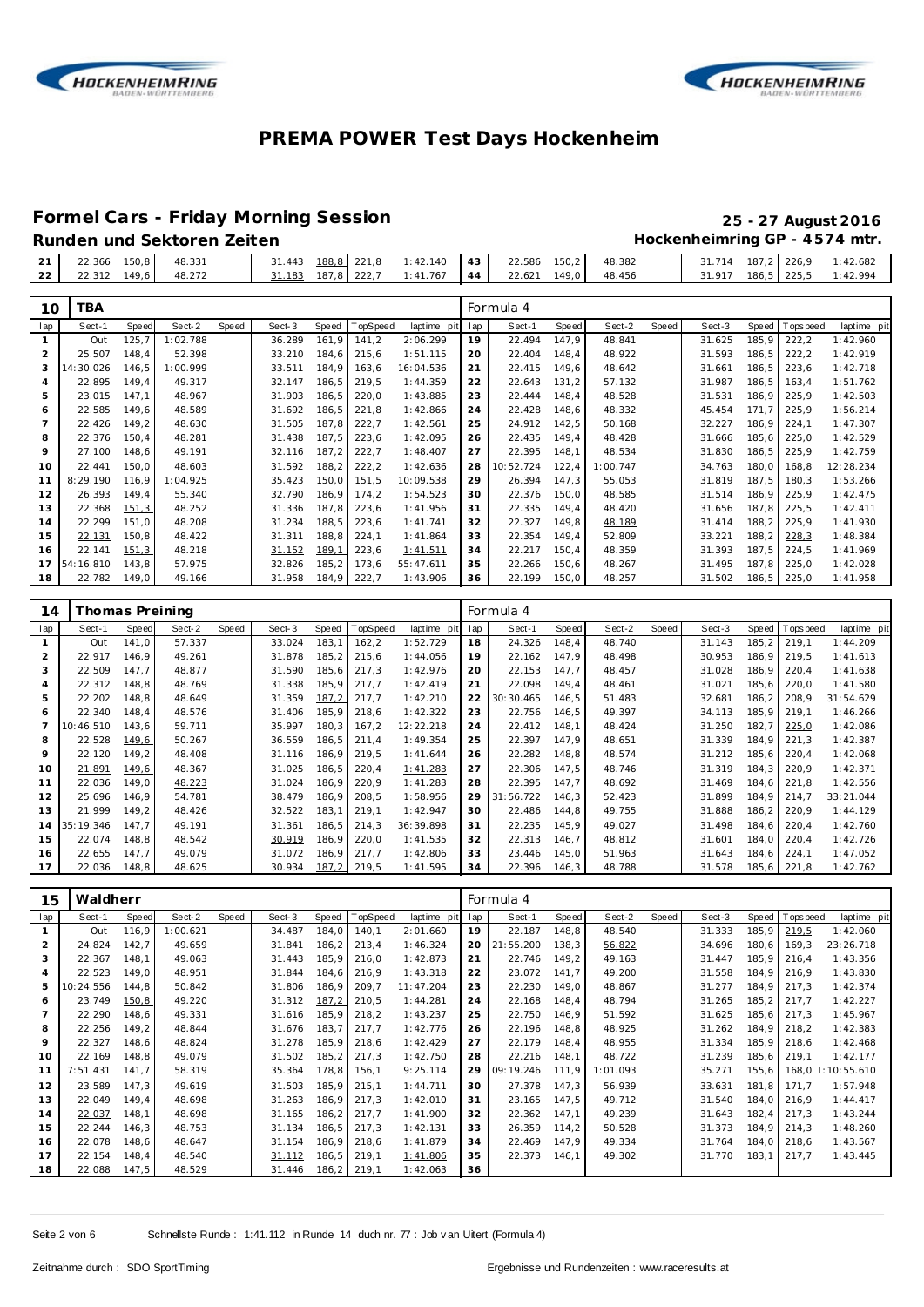



## **Formel Cars - Friday Morning Session 25 - 27 August 2016**

### Hockenheimring GP - 4574 mtr.

| 17             | Diego Ciantini |       |        |       |        |       |          |             |     | Formula 4 |       |        |       |        |       |            |             |
|----------------|----------------|-------|--------|-------|--------|-------|----------|-------------|-----|-----------|-------|--------|-------|--------|-------|------------|-------------|
| lap            | Sect-1         | Speed | Sect-2 | Speed | Sect-3 | Speed | TopSpeed | laptime pit | lap | Sect-1    | Speed | Sect-2 | Speed | Sect-3 | Speed | T ops peed | laptime pit |
|                | Out            | 138,3 | 54.228 |       | 33.546 | 183,4 | 166.9    | 1:51.781    | 16  | 22.718    | 147.9 | 48.711 |       | 31.230 | 186.5 | 226,4      | 1:42.659    |
| 2              | 23.499         | 145.9 | 49.739 |       | 32.688 | 186,5 | 218,6    | 1:45.926    | 17  | 22.311    | 148,4 | 48.693 |       | 31.306 | 185,9 | 220,9      | 1:42.310    |
| 3              | 22.594         | 148.8 | 48.747 |       | 32.757 | 181.8 | 220,0    | 1:44.098    | 18  | 22.320    | 148.1 | 48.789 |       | 31.299 | 186.2 | 222,2      | 1:42.408    |
| $\overline{a}$ | 23.106         | 147.7 | 49.028 |       | 31.670 | 186,9 | 221,8    | 1:43.804    | 19  | 37:22.509 | 146.7 | 49.906 |       | 32.166 | 183.7 | 215.6      | 38:44.581   |
| 5              | 22.625         | 149.4 | 49.330 |       | 31.568 | 187,5 | 219.1    | 1:43.523    | 20  | 22.592    | 148,4 | 48.900 |       | 31.533 | 185.9 | 220.4      | 1:43.025    |
| 6              | 23:39.770      | 134.3 | 56.786 |       | 32.437 | 184.0 | 172,8    | 25:08.993   | 21  | 22.264    | 149,2 | 48.573 |       | 31.653 | 180.6 | 222,7      | 1:42.490    |
|                | 23.061         | 149.6 | 49.164 |       | 31.602 | 186,2 | 219.1    | 1:43.827    | 22  | 22.566    | 147,5 | 48.990 |       | 32.080 | 185,9 | 221,8      | 1:43.636    |
| 8              | 22.575         | 149.4 | 48.792 |       | 31.319 | 186.9 | 219.5    | 1:42.686    | 23  | 22.291    | 147.1 | 48.786 |       | 31.670 | 185.9 | 221.3      | 1:42.747    |
| 9              | 22.247         | 149.4 | 48.524 |       | 30.933 | 187.2 | 220,0    | 1:41.704    | 24  | 24:02.391 | 142.7 | 53.283 |       | 32.178 | 185,2 | 181.8      | 25:27.852   |
| 10             | 22.291         | 149.2 | 48.717 |       | 31.139 | 187.2 | 220,0    | 1:42.147    | 25  | 22.605    | 148.6 | 49.026 |       | 31.463 | 185.2 | 220.9      | 1:43.094    |
| 11             | 22.274         | 149,4 | 48.603 |       | 31.251 | 186,9 | 221,3    | 1:42.128    | 26  | 22.296    | 147,5 | 48.886 |       | 31.176 | 186,5 | 222,2      | 1:42.358    |
| 12             | 22.322         | 146,5 | 48.476 |       | 31.203 | 184,9 | 220,0    | 1:42.001    | 27  | 22.289    | 147.9 | 48.716 |       | 31.380 | 185.9 | 223,1      | 1:42.385    |
| 13             | 22.329         | 149.6 | 48.521 |       | 31.145 | 187.2 | 220,4    | 1:41.995    | 28  | 22.228    | 147,9 | 48.647 |       | 31.197 | 185.9 | 222,2      | 1:42.072    |
| 14             | 27:09.077      | 148.8 | 49.184 |       | 32.034 | 186,5 | 218,6    | 28:30.295   | 29  | 22.353    | 147,5 | 48.687 |       | 31.258 | 183.7 | 222,2      | 1:42.298    |
| 15             | 22.434         | 147.7 | 48.965 |       | 32.164 | 186,5 | 221,8    | 1:43.563    | 30  | 22.441    | 148.4 | 48.668 |       | 31.350 | 186,5 | 221,3      | 1:42.459    |

| 18             | Marcos Siebert |       |        |       |        |       |             |             |     | Formula 4 |       |          |       |        |       |                 |             |
|----------------|----------------|-------|--------|-------|--------|-------|-------------|-------------|-----|-----------|-------|----------|-------|--------|-------|-----------------|-------------|
| lap            | Sect-1         | Speed | Sect-2 | Speed | Sect-3 | Speed | TopSpeed    | laptime pit | lap | Sect-1    | Speed | Sect-2   | Speed | Sect-3 |       | Speed Tops peed | laptime pit |
|                | Out            | 137.9 | 51.811 |       | 32.580 | 184,3 | 207.7       | 1:46.390    | 17  | 22.270    | 146.1 | 49.135   |       | 31.222 | 185,6 | 220,0           | 1:42.627    |
| 2              | 22.889         | 149,0 | 49.249 |       | 31.961 | 186,5 | 216,4       | 1:44.099    | 18  | 22.319    | 147,3 | 48.825   |       | 31.150 | 185.9 | 220,4           | 1:42.294    |
| 3              | 12:23.565      | 146.7 | 50.667 |       | 33.384 | 184,9 | 208,9       | 13:47.616   | 19  | 22.101    | 147.7 | 48.671   |       | 30.991 | 186.2 | 221,3           | 1:41.763    |
| $\overline{4}$ | 22.638         | 149,0 | 49.265 |       | 31.393 | 186,9 | 220,4       | 1:43.296    | 20  | 22.110    | 146,1 | 51.962   |       | 36.110 | 185,9 | 220,9           | 1:50.182    |
| 5              | 22.156         | 148.4 | 48.832 |       | 31.262 | 186,5 | 219,5       | 1:42.250    | 21  | 22.134    | 148.1 | 48.720   |       | 31.267 | 185.9 | 221.3           | 1:42.121    |
| 6              | 22.132         | 147.7 | 48.665 |       | 31.255 | 186,9 | 219,1       | 1:42.052    | 22  | 22.285    | 147,1 | 48.663   |       | 31.258 | 185,9 | 221,3           | 1:42.206    |
|                | 21.972         | 147,3 | 48.716 |       | 31.167 | 185,9 | 220,0       | 1:41.855    | 23  | 17:04.151 | 145,6 | 50.171   |       | 31.932 | 184.9 | 215,1           | 18:26.254   |
| 8              | 12:39.650      | 143,0 | 52.013 |       | 34.535 | 184,6 | 211,4       | 14:06.198   | 24  | 22.431    | 147,3 | 49.148   |       | 31.466 | 183.1 | 221.8           | 1:43.045    |
| 9              | 22.899         | 146.9 | 51.147 |       | 31.406 | 185,9 | 208.5       | 1:45.452    | 25  | 22.372    | 146,3 | 48.925   |       | 31.261 | 185.9 | 220.9           | 1:42.558    |
| 10             | 22.295         | 148.8 | 48.735 |       | 31.075 | 186,2 | 217.7       | 1:42.105    | 26  | 22.246    | 147.7 | 51.484   |       | 34.794 | 185,9 | 222,2           | 1:48.524    |
| 11             | 22.055         | 148.8 | 48.523 |       | 31.177 | 185,2 | 219.1       | 1:41.755    | 27  | 22.299    | 149,0 | 48.641   |       | 31.575 | 185.9 | 223.6           | 1:42.515    |
| 12             | 22.186         | 147.9 | 48.656 |       | 31.170 | 186,9 | 217,7       | 1:42.012    | 28  | 23.596    | 146,7 | 1:02.522 |       | 32.996 | 186,9 | 223,1           | 1:59.114    |
| 13             | 22.038         | 147,3 | 48.604 |       | 31.094 | 185,9 | 218,6       | 1:41.736    | 29  | 22.248    | 147.9 | 48.604   |       | 31.284 | 185,9 | 226,4           | 1:42.136    |
| 14             | 22.058         | 147,5 | 48.556 |       | 31.197 | 184.6 | 220,0       | 1:41.811    | 30  | 22.419    | 114,5 | 50.559   |       | 31.935 | 185.2 | 219.1           | 1:44.913    |
| 15             | 03:05.885      | 146.1 | 50.545 |       | 31.838 | 183,7 | 211.8       | :04:28.268  | 31  | 22.240    | 148.1 | 48.604   |       | 31.416 | 185.9 | 223,6           | 1:42.260    |
| 16             | 22.568         | 147,3 | 49.097 |       | 31.372 |       | 184,6 218,6 | 1:43.037    | 32  |           |       |          |       |        |       |                 |             |

| 19  | Fabio Scherer |       |        |       |        |       |                 |             |     | Formula 4 |       |        |       |        |       |          |                 |
|-----|---------------|-------|--------|-------|--------|-------|-----------------|-------------|-----|-----------|-------|--------|-------|--------|-------|----------|-----------------|
| lap | Sect-1        | Speed | Sect-2 | Speed | Sect-3 | Speed | <b>TopSpeed</b> | laptime pit | lap | Sect-1    | Speed | Sect-2 | Speed | Sect-3 | Speed | Topspeed | laptime pit     |
|     | Out           | 123.9 | 55.282 |       | 33.986 | 179,4 | 182,7           | 1:54.308    | 16  | 22.190    | 149,6 | 48.345 |       | 31.187 | 187.5 | 219.5    | 1:41.722        |
|     | 4:55.979      | 148.1 | 51.453 |       | 32.339 | 185.6 | 213.9           | 6:19.771    | 17  | 22.164    | 147.3 | 56.529 |       | 31.799 | 183.4 | 224,1    | 1:50.492        |
|     | 22.663        | 148.8 | 48.917 |       | 31.846 | 185,9 | 220,9           | 1:43.426    | 18  | 22.529    | 147.3 | 52.321 |       | 31.235 | 185.2 | 218.6    | 1:46.085        |
| 4   | 22.443        | 149.0 | 48.790 |       | 37.262 | 185,6 | 222,7           | 1:48.495    | 19  | 11:12.657 | 143.6 | 49.212 |       | 31.603 | 186.5 | 212.6    | 12:33.472       |
| 5   | 22.305        | 149.2 | 48.712 |       | 31.435 | 187.2 | 218,6           | 1:42.452    | 20  | 22.240    | 147.3 | 48.575 |       | 31.188 | 186,2 | 219.1    | 1:42.003        |
| 6   | 22.286        | 148.4 | 48.913 |       | 35.872 | 186,2 | 221,3           | 1:47.071    | 21  | 22.123    | 149.2 | 48.529 |       | 32.116 | 177.9 | 219.5    | 1:42.768        |
|     | 20:09.193     | 126.8 | 52.240 |       | 32.270 | 184.0 | 208,5           | 21:33.703   | 22  | 14:28.041 | 144.8 | 50.272 |       | 32.204 | 182.7 | 213.9    | $\pm 15:50.517$ |
| 8   | 22.634        | 149.0 | 50.732 |       | 33.011 | 185,6 | 210.9           | 1:46.377    | 23  | 22.618    | 147.3 | 49.218 |       | 31.358 | 185.6 | 219.1    | 1:43.194        |
| 9   | 22.223        | 149.2 | 48.570 |       | 31.119 | 185,9 | 217,3           | 1:41.912    | 24  | 22.436    | 147.5 | 48.825 |       | 31.294 | 186.2 | 220.4    | 1:42.555        |
| 10  | 22.174        | 147.3 | 48.575 |       | 30.961 | 186,2 | 217,3           | 1:41.710    | 25  | 22.347    | 147.7 | 48.749 |       | 31.606 | 184.0 | 220.4    | 1:42.702        |
| 11  | 22.113        | 149,6 | 48.462 |       | 31.301 | 185,9 | 218,2           | 1:41.876    | 26  | 22.381    | 147.9 | 48.620 |       | 31.359 | 184.0 | 221.3    | 1:42.360        |
| 12  | 27.255        | 146.5 | 48.462 |       | 31.259 | 187,5 | 219,5           | 1:46.976    | 27  | 22.319    | 147.9 | 48.729 |       | 31.389 | 184.9 | 221.3    | 1:42.437        |
| 13  | 22.514        | 147.3 | 48.739 |       | 31.374 | 185,9 | 217,7           | 1:42.627    | 28  | 22.300    | 148.1 | 48.793 |       | 31.423 | 186.5 | 220.9    | 1:42.516        |
| 14  | 16:46.598     | 134,2 | 53.186 |       | 34.213 | 184,9 | 207,3           | 18:13.997   | 29  | 22.282    | 148.1 | 48.672 |       | 31.371 | 185.9 | 220.9    | 1:42.325        |
| 15  | 22.590        | 149,6 | 49.032 |       | 31.954 | 186,9 | 218,2           | 1:43.576    | 30  | 22.497    | 148.4 | 48.745 |       | 31.372 | 185,6 | 220,9    | 1:42.614        |

| 2C  | Kevin Kratz |       |        |       |        |       |                |                 |    | Formula 4 |       |        |       |        |       |                |                 |
|-----|-------------|-------|--------|-------|--------|-------|----------------|-----------------|----|-----------|-------|--------|-------|--------|-------|----------------|-----------------|
| lap | Sect-1      | Speed | Sect-2 | Speed | Sect-3 |       | Speed TopSpeed | laptime pit lap |    | Sect-1    | Speed | Sect-2 | Speed | Sect-3 |       | Speed Topspeed | laptime pit     |
|     | Out         | 140.4 | 53.589 |       | 34.824 | 178.5 | 190.5          | 1:52.016        | 18 | 22.224    | 149.4 | 48.411 |       | 32.241 | 187.2 | 222.2          | 1:42.876        |
|     | 23.421      | 148.8 | 49.724 |       | 32.206 | 186.2 | 216.9          | 1:45.351        | 19 | 22.087    | 148.6 | 48.483 |       | 31.376 | 187.2 | 221.3          | 1:41.946        |
|     | 22.577      | 148.8 | 48.767 |       | 31.598 | 187.5 | 220.9          | 1:42.942        | 20 | 22.565    | 149.6 | 53.908 |       | 32.136 | 187.8 | 196.7          | 1:48.609        |
|     | 22.554      | 150.0 | 48.568 |       | 31.762 | 188.2 | 221.8          | 1:42.884        | 21 | 22.155    | 149.8 | 48.342 |       | 31.202 | 187.8 | 221.8          | 1:41.699        |
| 5   | 22.740      | 149.4 | 48.640 |       | 31.492 | 188,5 | 219.5          | 1:42.872        | 22 | 02:04.134 | 141.5 | 51.797 |       | 32.558 | 182.7 | 207.7          | $\pm 03:28.489$ |
| 6   | 11:50.781   | 144.6 | 52.248 |       | 32.239 | 184.9 | 176.5          | 13:15.268       | 23 | 22.605    | 148.6 | 48.815 |       | 31.513 | 186.5 | 220.9          | 1:42.933        |
|     | 23.176      | 151,7 | 48.980 |       | 31.313 | 188,5 | 214.3          | 1:43.469        | 24 | 22.238    | 147.9 | 48.612 |       | 31.282 | 185.6 | 222.2          | 1:42.132        |
| 8   | 22.382      | 150,6 | 48.370 |       | 31.119 | 188,2 | 220.9          | 1:41.871        | 25 | 22.299    | 147.7 | 48.582 |       | 31.492 | 186,9 | 222.7          | 1:42.373        |
|     |             |       |        |       |        |       |                |                 |    |           |       |        |       |        |       |                |                 |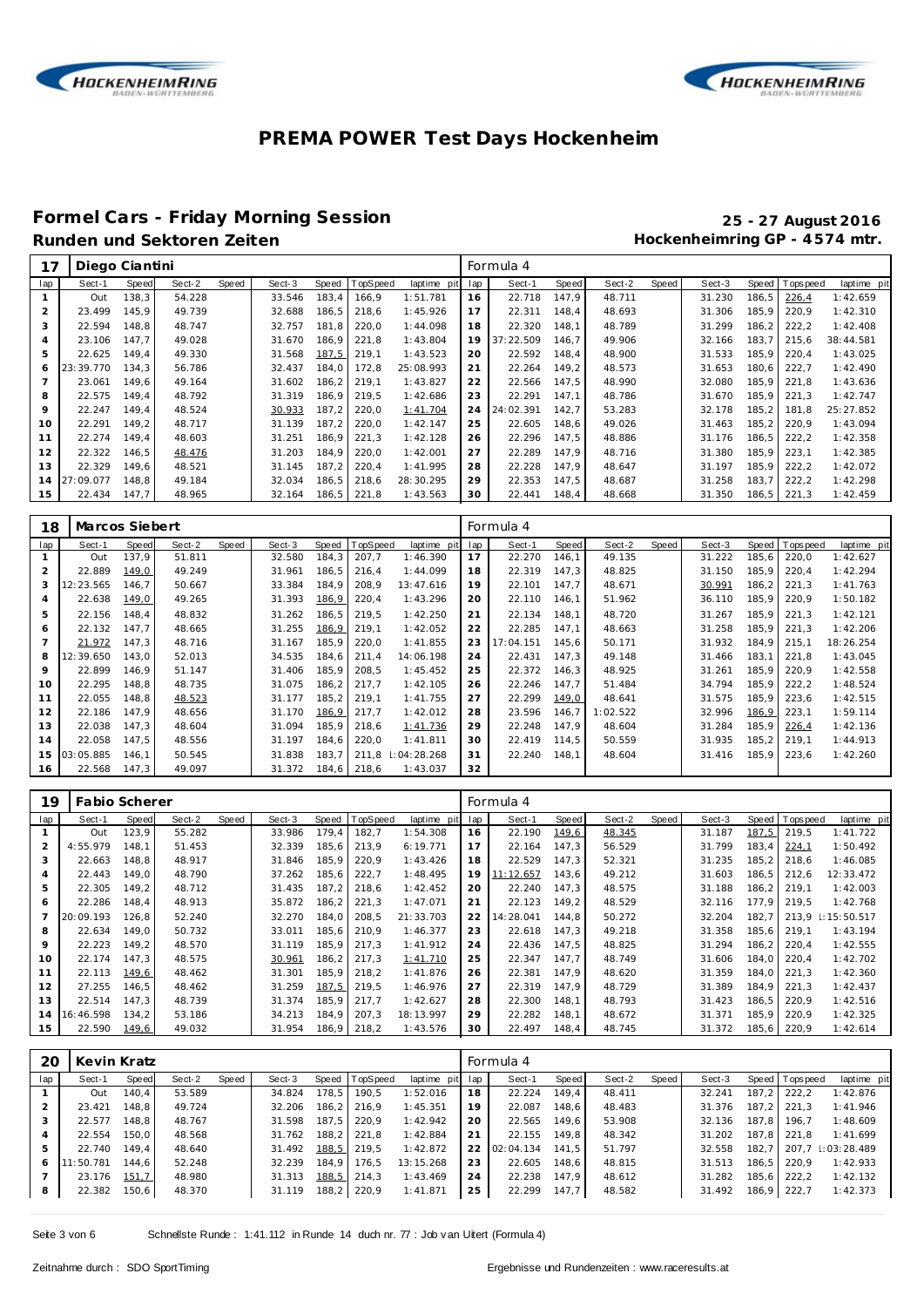



### **Formel Cars - Friday Morning Session 25 - 27 August 2016**

### Hockenheimring GP - 4574 mtr.

| 9   | 22.071    | 150.6 | 48.193 | 31.150 |       | 187.8 221.8 | 1:41.414  | 26 | 23.802 | 150.6 | 49.556 | 32.164 |                    | 185.9 221.8 | 1:45.522 |
|-----|-----------|-------|--------|--------|-------|-------------|-----------|----|--------|-------|--------|--------|--------------------|-------------|----------|
| 10  | 22.081    | 150.6 | 48.257 | 31.140 | 186.5 | 222.2       | 1:41.478  | 27 | 22.181 | 148.8 | 48.711 | 31.263 |                    | 186.2 221.8 | 1:42.155 |
|     | 22.157    | 150.2 | 48.170 | 31.242 |       | 186,9 221,8 | 1:41.569  | 28 | 22.594 | 147.5 | 50.895 | 33.428 |                    | 186.9 211.4 | 1:46.917 |
| 12  | 22.405    | 150.2 | 51.288 | 31.354 |       | 187.5 203.8 | 1:45.047  | 29 | 22.177 | 148.6 | 48.427 | 31.518 | 182.1              | 222.2       | 1:42.122 |
| 1.3 | 22.173    | 149.2 | 48.400 | 31.044 |       | 187.8 222.2 | 1:41.617  | 30 | 22.560 | 148.8 | 50.336 | 33.233 | 179.7 <sub>1</sub> | 208.5       | 1:46.129 |
| 14  | 12:23.808 | 140.3 | 51.802 | 32.897 | 183.1 | 193.9       | 13:48.507 | 31 | 22.491 | 147.9 | 53.967 | 38.041 | 185.6              | 222.7       | 1:54.499 |
| 15  | 22.513    | 150.6 | 48.778 | 31.428 |       | 187.5 219.5 | 1:42.719  | 32 | 22.188 | 148.1 | 48.333 | 31.358 |                    | 186.9 224.5 | 1:41.879 |
| 16  | 22.169    | 150.4 | 48.379 | 31.128 | 187.2 | 220.4       | 1:41.676  | 33 | 22.195 | 148.6 | 48.489 | 31.443 | 185.6              | 224.5       | 1:42.127 |
|     | 22.119    | 149.4 | 48.361 | 31.023 | 187.8 | 221.3       | 1:41.503  | 34 |        |       |        |        |                    |             |          |

| 27          | Louis Gachot |       |        |       |        |       |                |             |     | Formula 4 |       |          |       |        |       |                |             |
|-------------|--------------|-------|--------|-------|--------|-------|----------------|-------------|-----|-----------|-------|----------|-------|--------|-------|----------------|-------------|
| lap         | Sect-1       | Speed | Sect-2 | Speed | Sect-3 |       | Speed TopSpeed | laptime pit | lap | Sect-1    | Speed | Sect-2   | Speed | Sect-3 |       | Speed Topspeed | laptime pit |
|             | Out          | 135,2 | 53.717 |       | 34.303 | 178,2 | 196.0          | 1:50.953    | 12  | 22.299    | 150.8 | 48.639   |       | 31.312 | 186.2 | 220.4          | 1:42.250    |
| 2           | 4:26.023     | 147.9 | 50.919 |       | 32.469 | 185,6 | 203.4          | 5:49.411    | 13  | 22.126    | 150,0 | 48.523   |       | 31.161 | 187,5 | 220.0          | 1:41.810    |
| 3           | 22.750       | 150.0 | 48.925 |       | 32.044 | 187,5 | 221,8          | 1:43.719    | 14  | 22.322    | 151,0 | 48.493   |       | 31.309 | 186.9 | 220.0          | 1:42.124    |
| 4           | 22.544       | 150.0 | 49.381 |       | 32.453 | 186,2 | 221,8          | 1:44.378    | 15  | 22.199    | 150.4 | 48.442   |       | 31.162 | 186.5 | 219.5          | 1:41.803    |
| 5           | 22.598       | 150.4 | 48.680 |       | 31.642 | 186.5 | 220.9          | 1:42.920    | 16  | 22.339    | 150.0 | 1:02.892 |       | 31.897 | 185.9 | 110.2          | 1:57.128    |
| 6           | 22.416       | 150.2 | 48.814 |       | 31.495 | 185.6 | 220.0          | 1:42.725    | 17  | 22.415    | 150.2 | 48.308   |       | 31.242 | 185.9 | 220.4          | 1:41.965    |
|             | 12:50.103    | 146.9 | 50.672 |       | 32.133 | 185.2 | 204.2          | 14:12.908   | 18  | 22.229    | 149.4 | 48.763   |       | 31.306 | 186.5 | 220.4          | 1:42.298    |
| 8           | 22.358       | 150.0 | 48.739 |       | 31.487 | 186.9 | 219.1          | 1:42.584    | 19  | 15:26.652 | 136.4 | 53.795   |       | 35.545 | 173.6 | 184.0          | 1:16:55.992 |
| $\mathsf Q$ | 22.276       | 150.0 | 48.691 |       | 31.326 | 186,2 | 219.5          | 1:42.293    | 20  | 2:44.905  | 148.1 | 49.498   |       | 31.946 | 184.0 | 211.4          | 4:06.349    |
| 10          | 9:58.743     | 144.8 | 52.440 |       | 33.564 | 179.4 | 209.7          | 11:24.747   | 21  | 22.671    | 147.9 | 49.021   |       | 31.731 | 184.9 | 220.4          | 1:43.423    |
| 11          | 24.003       | 150.2 | 49.381 |       | 31.656 | 186.9 | 210.9          | 1:45.040    | 22  |           |       |          |       |        |       |                |             |

| 29             | Mick Schumacher |       |          |       |        |        |          |             |     | Formula 4 |       |        |       |        |         |            |             |
|----------------|-----------------|-------|----------|-------|--------|--------|----------|-------------|-----|-----------|-------|--------|-------|--------|---------|------------|-------------|
| lap            | Sect-1          | Speed | Sect-2   | Speed | Sect-3 | Speed  | TopSpeed | laptime pit | lap | Sect-1    | Speed | Sect-2 | Speed | Sect-3 | Speed   | T ops peed | laptime pit |
|                | Out             | 142,9 | 51.355   |       | 32.420 | 183,4  | 213,0    | 12:11.545   | 18  | 22.167    | 148.4 | 49.718 |       | 33.756 | 185,6   | 219,1      | 1:45.641    |
| $\overline{2}$ | 23.435          | 146.5 | 50.199   |       | 32.277 | 184,0  | 215,6    | 1:45.911    | 19  | 22.061    | 148.1 | 48.687 |       | 30.941 | 186, 5  | 217.7      | 1:41.689    |
| 3              | 14:03.805       | 141.9 | 51.101   |       | 31.900 | 184.0  | 203,0    | 15:26.806   | 20  | 21.997    | 148.1 | 48.689 |       | 30.971 | 186.9   | 217.3      | 1:41.657    |
| 4              | 22.458          | 147,5 | 49.087   |       | 31.285 | 185,6  | 215,6    | 1:42.830    | 21  | 07:25.202 | 133,8 | 51.024 |       | 32.121 | 181.2   | 206,9      | 1:08:48.347 |
| 5              | 22.160          | 148,6 | 49.129   |       | 31.211 | 185,9  | 216,0    | 1:42.500    | 22  | 22.718    | 146,9 | 49.635 |       | 31.325 | 184.6   | 213,0      | 1:43.678    |
| 6              | 22.189          | 148.1 | 48.946   |       | 31.164 | 185,6  | 216,0    | 1:42.299    | 23  | 22.358    | 146.1 | 48.963 |       | 31.372 | 185.2   | 220,0      | 1:42.693    |
| $\overline{7}$ | 22.186          | 147,5 | 48.851   |       | 31.068 | 186,2  | 216,0    | 1:42.105    | 24  | 22.156    | 147,3 | 48.923 |       | 31.238 | 184.9 I | 220,4      | 1:42.317    |
| 8              | 22.098          | 148.4 | 48.705   |       | 31.079 | 185.2  | 218.2    | 1:41.882    | 25  | 22.088    | 146.7 | 48.855 |       | 37.538 | 173.6   | 219.5      | 1:48.481    |
| 9              | 22.312          | 147,3 | 48.800   |       | 31.547 | 186,2  | 216,9    | 1:42.659    | 26  | 24.020    | 146,9 | 50.459 |       | 31.660 | 184.6   | 208,5      | 1:46.139    |
| 10             | 22.352          | 149,4 | 48.723   |       | 31.087 | 186.2  | 217.3    | 1:42.162    | 27  | 22.358    | 147.7 | 48.809 |       | 31.415 | 184.9   | 222,7      | 1:42.582    |
| 11             | 22.152          | 147.3 | 48.848   |       | 31.055 | 185,6  | 216,4    | 1:42.055    | 28  | 22.201    | 148.4 | 48.762 |       | 31.272 | 184.3   | 222,2      | 1:42.235    |
| 12             | 8:54.065        | 140.6 | 51.436   |       | 31.953 | 185,6  | 207,3    | 10:17.454   | 29  | 9:13.215  | 144,8 | 59.289 |       | 32.079 | 185.2   | 218,6      | 10:44.583   |
| 13             | 22.379          | 148.8 | 49.003   |       | 31.129 | 184.6  | 216.9    | 1:42.511    | 30  | 22.389    | 147.1 | 48.945 |       | 31.377 | 185.6   | 221.3      | 1:42.711    |
| 14             | 22.070          | 148,4 | 48.817   |       | 30.757 | 187,2  | 217,3    | 1:41.644    | 31  | 22.246    | 147,9 | 49.086 |       | 31.369 | 185,9   | 221,8      | 1:42.701    |
| 15             | 22.423          | 135,0 | 1:04.756 |       | 51.031 | 186,2  | 184,6    | 2:18.210    | 32  | 22.277    | 147.9 | 48.710 |       | 31.386 | 186.2   | 222,2      | 1:42.373    |
| 16             | 22.038          | 148.1 | 48.836   |       | 31.132 | 186,2  | 217.7    | 1:42.006    | 33  | 22.289    | 147.9 | 49.047 |       | 31.443 | 185,6   | 221,8      | 1:42.779    |
| 17             | 21.974          | 147.9 | 48.637   |       | 30.915 | 186, 5 | 218,2    | 1:41.526    | 34  | 22.326    | 148,6 | 48.811 |       | 31.436 | 183,7   | 221,8      | 1:42.573    |

| 33             | J. Aberdein |       |        |       |        |       |                  |             |     | Formula 4 |       |        |       |        |       |           |                 |
|----------------|-------------|-------|--------|-------|--------|-------|------------------|-------------|-----|-----------|-------|--------|-------|--------|-------|-----------|-----------------|
| lap            | Sect-1      | Speed | Sect-2 | Speed | Sect-3 |       | Speed   TopSpeed | laptime pit | lap | Sect-1    | Speed | Sect-2 | Speed | Sect-3 | Speed | Tops peed | laptime pit     |
|                | Out         | 138,6 | 51.986 |       | 33.213 | 185.9 | 210,5            | 1:48.922    | 17  | 22.020    | 149.0 | 48.364 |       | 31.020 | 187.5 | 220,0     | 1:41.404        |
| $\overline{2}$ | 22.750      | 147.7 | 50.788 |       | 32.016 | 187.2 | 217.7            | 1:45.554    | 18  | 30:09.291 | 140.3 | 52.040 |       | 32.841 | 183,7 | 213.0     | 31:34.172       |
| 3              | 22.454      | 147,9 | 49.065 |       | 31.480 | 186,9 | 217,3            | 1:42.999    | 19  | 22.370    | 149.2 | 48.925 |       | 31.333 | 187,5 | 218.2     | 1:42.628        |
| 4              | 22.411      | 150.0 | 48.680 |       | 31.968 | 188,8 | 219,1            | 1:43.059    | 20  | 22.044    | 148,4 | 48.727 |       | 31.188 | 186,5 | 219.5     | 1:41.959        |
| 5              | 22.202      | 149,2 | 48.490 |       | 31.407 | 187.8 | 218,6            | 1:42.099    | 21  | 22.116    | 148,6 | 54.044 |       | 31.312 | 187,2 | 220,9     | 1:47.472        |
| 6              | 12:27.046   | 133.5 | 52.531 |       | 33.896 | 179.4 | 214.7            | 13:53.473   | 22  | 22.129    | 148.1 | 48.604 |       | 31.438 | 185,6 | 220.0     | 1:42.171        |
| 7              | 23.251      | 150,0 | 51.294 |       | 32.427 | 186,5 | 212,6            | 1:46.972    | 23  | 13:50.973 | 144.0 | 51.144 |       | 32.303 | 184,9 | 212,2     | $\pm 15:14.420$ |
| 8              | 22.351      | 148.4 | 48.521 |       | 31.009 | 187,2 | 219,1            | 1:41.881    | 24  | 22.647    | 148.6 | 48.986 |       | 31.507 | 186,2 | 219.5     | 1:43.140        |
| 9              | 22.073      | 149.0 | 48.578 |       | 31.151 | 187,2 | 220,4            | 1:41.802    | 25  | 22.349    | 149.0 | 48.857 |       | 31.372 | 186,5 | 220.9     | 1:42.578        |
| 10             | 22.115      | 148,4 | 48.534 |       | 31.205 | 187,2 | 220,0            | 1:41.854    | 26  | 22.242    | 148,1 | 48.823 |       | 31.383 | 185,9 | 221,3     | 1:42.448        |
| 11             | 22.079      | 149,2 | 48.497 |       | 31.091 | 187,8 | 220,0            | 1:41.667    | 27  | 22.765    | 146.1 | 49.229 |       | 31.425 | 186,5 | 219.5     | 1:43.419        |
| 12             | 22.078      | 149.4 | 48.480 |       | 31.038 | 187.5 | 219.1            | 1:41.596    | 28  | 22.291    | 148.4 | 49.089 |       | 31.582 | 183.1 | 220.4     | 1:42.962        |
| 13             | 27.755      | 129,3 | 58.459 |       | 35.373 | 187,5 | 162,2            | 2:01.587    | 29  | 22.393    | 147.7 | 48.775 |       | 31.727 | 185.6 | 220.9     | 1:42.895        |
| 14             | 22.115      | 148,6 | 48.485 |       | 31.075 | 187,8 | 218,2            | 1:41.675    | 30  | 22.387    | 147,9 | 48.853 |       | 31.400 | 187,2 | 221,3     | 1:42.640        |
| 15             | 22.002      | 150,6 | 48.507 |       | 31.256 | 186,5 | 218,6            | 1:41.765    | 31  | 22.312    | 149.0 | 49.134 |       | 31.508 | 186,5 | 221,3     | 1:42.954        |
| 16             | 22.114      | 149,4 | 48.660 |       | 31.028 | 188,2 | 219,5            | 1:41.802    | 32  |           |       |        |       |        |       |           |                 |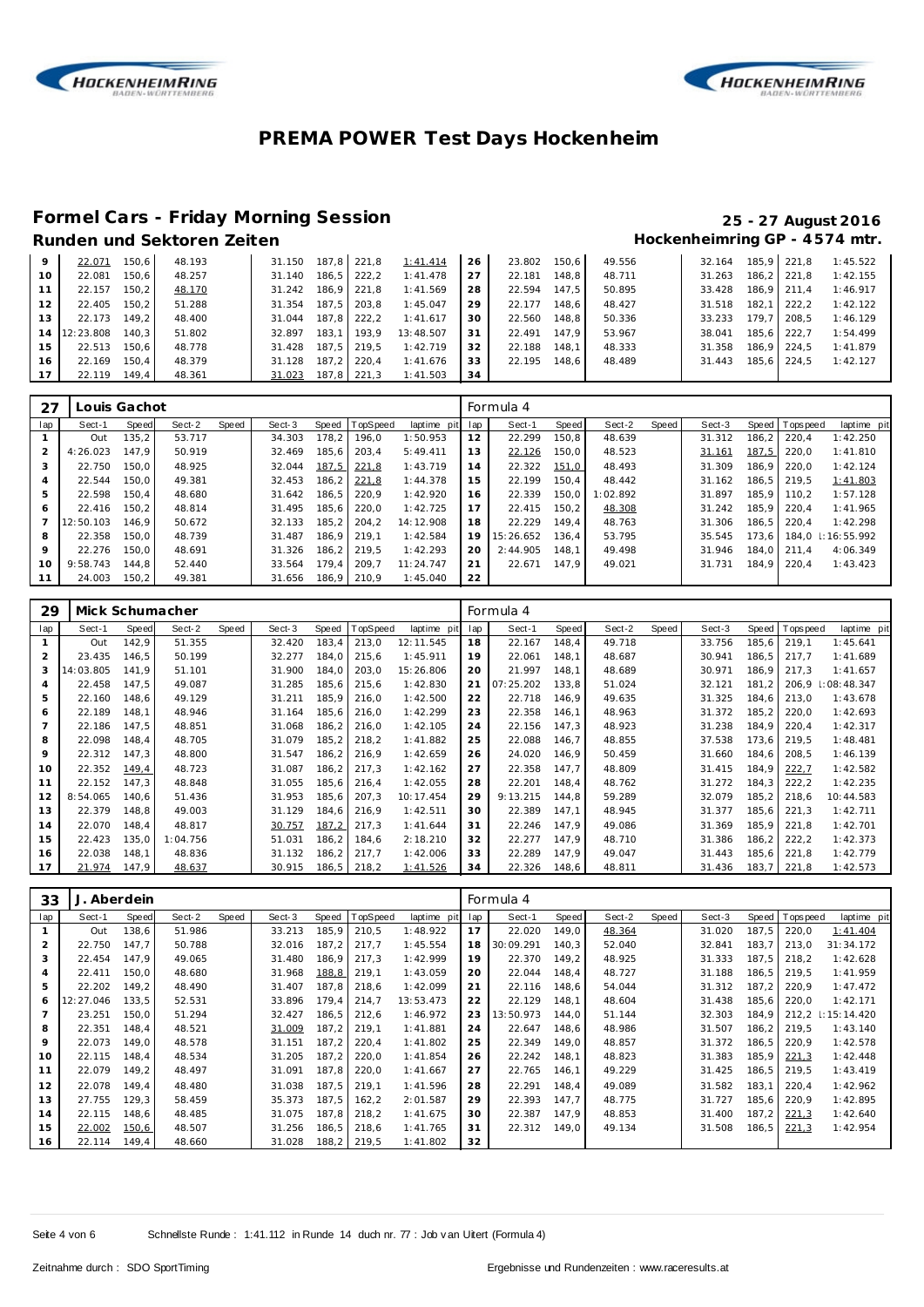



#### **Formel Cars - Friday Morning Session 25 - 27 August 2016** Runden und Sektoren Zeiten **Munden und Sektoren Zeiten Hockenheimring GP** - 4574 mtr.

| 44             | Juri Vips     |       |          |       |        |       |          |             |     | Formula 4 |       |        |       |        |       |             |             |
|----------------|---------------|-------|----------|-------|--------|-------|----------|-------------|-----|-----------|-------|--------|-------|--------|-------|-------------|-------------|
| lap            | Sect-1        | Speed | Sect-2   | Speed | Sect-3 | Speed | TopSpeed | laptime pit | lap | Sect-1    | Speed | Sect-2 | Speed | Sect-3 | Speed | T ops peed  | laptime pit |
| $\mathbf{1}$   | Out           | 143,4 | 51.384   |       | 35.173 | 98,5  | 210,5    | 1:49.654    | 3   | 22.514    | 147,7 | 49.057 |       | 31.154 | 185,2 | 220,4       | 1:42.725    |
| $\overline{2}$ | 51:43.144     | 147,1 | 50.458   |       | 32.199 | 184,9 |          |             | 4   | 22.315    | 146,9 | 48.990 |       | 31.867 | 184,9 | 220,4       | 1:43.172    |
|                |               |       |          |       |        |       |          |             |     |           |       |        |       |        |       |             |             |
| 51             | Aldo Festante |       |          |       |        |       |          |             |     | Formula 4 |       |        |       |        |       |             |             |
| lap            | Sect-1        | Speed | Sect-2   | Speed | Sect-3 | Speed | TopSpeed | laptime pit | lap | Sect-1    | Speed | Sect-2 | Speed | Sect-3 | Speed | T ops pee d | laptime pit |
| $\mathbf{1}$   | Out           | 119.7 | 1:01.260 |       | 39.127 | 159.3 | 178,2    | 2:07.285    | 25  | 22.476    | 149,8 | 48.700 |       | 31.194 | 186.9 | 220,0       | 1:42.370    |
| $\overline{2}$ | 4:47.834      | 143,4 | 53.487   |       | 35.632 | 180,0 | 214,3    | 6:16.953    | 26  | 22.272    | 148,1 | 48.771 |       | 31.290 | 186,5 | 220,4       | 1:42.333    |
| 3              | 24.855        | 147.3 | 54.103   |       | 35.710 | 181.2 | 217,7    | 1:54.668    | 27  | 22.248    | 147,5 | 48.645 |       | 31.224 | 186.5 | 220,9       | 1:42.117    |
| 4              | 23.983        | 147,5 | 50.514   |       | 34.223 | 183.7 | 218,2    | 1:48.720    | 28  | 22.359    | 147,9 | 48.504 |       | 31.565 | 183,7 | 221,3       | 1:42.428    |
| 5              | 22.796        | 148,6 | 48.908   |       | 32.132 | 185,2 | 220,0    | 1:43.836    | 29  | 56:17.510 | 143,8 | 54.047 |       | 48.371 | 57.0  | 210.9       | 57:59.928   |
| 6              | 22.381        | 148,4 | 48.860   |       | 31.732 | 186,2 | 219,5    | 1:42.973    | 30  | 27.361    | 147,3 | 49.418 |       | 41.527 | 56,1  | 222,2       | 1:58.306    |
| $\overline{7}$ | 11:26.156     | 146,9 | 49.642   |       | 32.135 | 184,0 | 217,7    | 12:47.933   | 31  | 25.505    | 147,3 | 49.206 |       | 46.011 | 56.9  | 221,8       | 2:00.722    |
| 8              | 23.011        | 145,4 | 49.159   |       | 31.683 | 187,2 | 217,7    | 1:43.853    | 32  | 25.454    | 146,7 | 49.196 |       | 31.870 | 185,6 | 220,4       | 1:46.520    |
| 9              | 22.324        | 148,1 | 48.760   |       | 31.614 | 185,9 | 220,4    | 1:42.698    | 33  | 22.445    | 145,9 | 50.105 |       | 32.514 | 184.6 | 222,7       | 1:45.064    |
| 10             | 22.457        | 146,9 | 49.361   |       | 31.736 | 185,9 | 220,9    | 1:43.554    | 34  | 22.658    | 146,9 | 48.803 |       | 31.626 | 185,6 | 224,5       | 1:43.087    |
| 11             | 25.157        | 148,8 | 48.983   |       | 31.879 | 186,5 | 220,9    | 1:46.019    | 35  | 22.482    | 147,3 | 48.823 |       | 31.666 | 182,1 | 225,5       | 1:42.971    |
| 12             | 22.574        | 148.8 | 48.628   |       | 31.441 | 186.5 | 220.9    | 1:42.643    | 36  | 24.703    | 131,1 | 56.485 |       | 35.184 | 184.3 | 203,0       | 1:56.372    |
| 13             | 22.225        | 147.5 | 48.576   |       | 31.338 | 186.9 | 219,5    | 1:42.139    | 37  | 22.553    | 146,9 | 50.127 |       | 32.159 | 185.9 | 225,5       | 1:44.839    |
| 14             | 22.285        | 148,4 | 48.582   |       | 31.248 | 186.9 | 220,4    | 1:42.115    | 38  | 22.619    | 148,6 | 48.735 |       | 31.743 | 184.6 | 228,3       | 1:43.097    |
| 15             | 6:37.657      | 122,3 | 54.660   |       | 34.736 | 176,2 | 193,5    | 8:07.053    | 39  | 22.774    | 148,8 | 48.768 |       | 31.733 | 185,9 | 229,3       | 1:43.275    |
| 16             | 23.751        | 148,6 | 49.730   |       | 32.026 | 186,2 | 216,4    | 1:45.507    | 40  | 24.316    | 148,1 | 48.635 |       | 31.802 | 184,6 | 225,9       | 1:44.753    |
| 17             | 22.570        | 147,5 | 48.867   |       | 31.504 | 184,9 | 219,5    | 1:42.941    | 41  | 22.905    | 149,6 | 49.887 |       | 31.967 | 186,5 | 230,8       | 1:44.759    |
| 18             | 22.348        | 148,4 | 48.720   |       | 31.259 | 186,9 | 220,0    | 1:42.327    | 42  | 22.693    | 148,4 | 48.683 |       | 31.647 | 186,2 | 225,9       | 1:43.023    |
| 19             | 22.161        | 147,9 | 48.665   |       | 31.200 | 186,2 | 220,0    | 1:42.026    | 43  | 22.569    | 148,4 | 48.692 |       | 31.646 | 185.9 | 225,0       | 1:42.907    |
| 20             | 22.406        | 147.9 | 48.565   |       | 31.373 | 186,2 | 220,0    | 1:42.344    | 44  | 22.487    | 147,1 | 48.905 |       | 31.720 | 186,5 | 225,9       | 1:43.112    |
| 21             | 22.346        | 145,7 | 48.677   |       | 32.145 | 183.1 | 220.9    | 1:43.168    | 45  | 22.594    | 148,1 | 48.682 |       | 31.932 | 186.5 | 225,5       | 1:43.208    |
| 22             | 4:42.401      | 136,0 | 51.010   |       | 34.478 | 181.8 | 218,2    | 6:07.889    | 46  | 22.589    | 147,7 | 48.616 |       | 31.679 | 185.6 | 226,4       | 1:42.884    |
| 23             | 23.168        | 150,2 | 49.067   |       | 31.568 | 185,6 | 218,6    | 1:43.803    | 47  | 22.580    | 148.1 | 48.745 |       | 31.865 | 185.9 | 225,9       | 1:43.190    |
| 24             | 22.340        | 147,7 | 49.700   |       | 31.768 | 185,2 | 220,9    | 1:43.808    | 48  |           |       |        |       |        |       |             |             |

| 55  | Niederhauser |       |        |       |        |        |                 |                 |     | Formula 4 |       |        |       |        |        |                 |             |
|-----|--------------|-------|--------|-------|--------|--------|-----------------|-----------------|-----|-----------|-------|--------|-------|--------|--------|-----------------|-------------|
| lap | Sect-1       | Speed | Sect-2 | Speed | Sect-3 | Speed  | <b>TopSpeed</b> | laptime pit     | lap | Sect-1    | Speed | Sect-2 | Speed | Sect-3 |        | Speed Tops peed | laptime pit |
|     | Out          | 126,3 | 58.441 |       | 35.193 | 180,3  | 158,6           | 1:58.985        | 15  | 22.319    | 145,6 | 49.249 |       | 31.828 | 184,6  | 220,9           | 1:43.396    |
|     | 23.808       | 142.3 | 50.338 |       | 33.084 | 182.7  |                 | 1:47.230        | 16  | 22.640    | 146.5 | 49.160 |       | 31.502 | 185.9  | 220.0           | 1:43.302    |
| 3   | 22.920       | 145.7 | 49.791 |       | 32.263 | 184, 3 | 215,6           | 1:44.974        | 17  | 22.672    | 142.7 | 49.127 |       | 31.893 | 185, 2 | 220.9           | 1:43.692    |
|     | 22.673       | 147.1 | 49.204 |       | 31.922 | 186,2  | 217.3           | 1:43.799        | 18  | 22.519    | 146.9 | 48.818 |       | 31.442 | 185,9  | 221.8           | 1:42.779    |
| 5   | 25:53.594    | 125.4 | 52.915 |       | 32.915 | 183.7  | 207.7           | $\pm 27:19.424$ | 19  | 22.287    | 145.4 | 48.833 |       | 40.593 | 175.0  | 221.3           | 1:51.713    |
| 6   | 22.737       | 145.4 | 49.555 |       | 31.862 | 184.3  | 216,0           | 1:44.154        | 20  | 23:04.514 | 136.4 | 51.581 |       | 32.987 | 184.0  | 216.9           | 24:29.082   |
|     | 22.471       | 148.4 | 49.406 |       | 31.615 | 184.0  | 218.2           | 1:43.492        | 21  | 22.522    | 147.1 | 49.223 |       | 31.788 | 184.6  | 220.4           | 1:43.533    |
| 8   | 22.546       | 146.3 | 49.160 |       | 31.895 | 185,6  | 218,2           | 1:43.601        | 22  | 22.460    | 146,5 | 49.082 |       | 31.667 | 184.9  | 220,4           | 1:43.209    |
| 9   | 22.346       | 146.5 | 49.112 |       | 31.607 | 185.6  | 219.1           | 1:43.065        | 23  | 22.332    | 145.9 | 48.970 |       | 31.626 | 184.3  | 221.3           | 1:42.928    |
| 10  | 22.510       | 146.9 | 48.947 |       | 31.949 | 185.2  | 220.4           | 1:43.406        | 24  | 22.486    | 146.5 | 48.863 |       | 31.867 | 185.2  | 222,2           | 1:43.216    |
| 11  | 8:24.955     | 119.2 | 59.941 |       | 35.419 | 178.8  | 137,8           | 10:00.315       | 25  | 22.415    | 146.9 | 48.837 |       | 31.602 | 184.3  | 222,2           | 1:42.854    |
| 12  | 24.202       | 147.9 | 49.759 |       | 31.907 | 185.9  | 219.5           | 1:45.868        | 26  | 22.589    | 146.5 | 48.823 |       | 31.515 | 185.9  | 221.8           | 1:42.927    |
| 13  | 23.358       | 119.9 | 50.195 |       | 31.822 | 185, 2 | 216.9           | 1:45.375        | 27  | 22.221    | 147.1 | 48.914 |       | 31.471 | 185,6  | 220,9           | 1:42.606    |
| 14  | 22.482       | 149,2 | 48.783 |       | 31.570 | 185, 2 | 220,9           | 1:42.835        | 28  |           |       |        |       |        |        |                 |             |

| 66             | S. Laaksonen |       |        |       |        |       |                |             |     | Formula 4 |       |          |       |        |       |                |                   |
|----------------|--------------|-------|--------|-------|--------|-------|----------------|-------------|-----|-----------|-------|----------|-------|--------|-------|----------------|-------------------|
| lap            | Sect-1       | Speed | Sect-2 | Speed | Sect-3 |       | Speed TopSpeed | laptime pit | lap | Sect-1    | Speed | Sect-2   | Speed | Sect-3 |       | Speed Topspeed | laptime pit       |
|                | Out          | 140.4 | 55.965 |       | 32.657 | 185,9 | 168,8          | 1:52.165    | 16  | 22.214    | 150,0 | 48.560   |       | 30.997 | 187.2 | 218.2          | 1:41.771          |
| $\overline{2}$ | 23.736       | 146.9 | 49.715 |       | 31.836 | 184.9 | 217.3          | 1:45.287    | 17  | 24.637    | 116.6 | 1:04.564 |       | 34.514 | 186.2 | 147.3          | 2:03.715          |
| 3              | 22.475       | 149.4 | 48.839 |       | 31.648 | 188,8 | 219.5          | 1:42.962    | 18  | 22.203    | 149.6 | 48.605   |       | 30.940 | 187.8 | 219.5          | 1:41.748          |
| 4              | 22.238       | 150,2 | 48.539 |       | 31.521 | 188,2 | 219,5          | 1:42.298    | 19  | 21.925    | 150,0 | 48.560   |       | 30.947 | 186,5 | 219.5          | 1: 41.432         |
| 5              | 17:03.020    | 144.8 | 54.682 |       | 34.948 | 184,6 | 155,8          | 18:32.650   | 20  | 22.027    | 149.2 | 48.987   |       | 33.146 | 187.2 | 220.0          | 1:44.160          |
| 6              | 22.587       | 149.6 | 48.741 |       | 31.635 | 188,8 | 218.6          | 1:42.963    | 21  | 22.177    | 149.4 | 48.695   |       | 31.130 | 188.5 | 220.0          | 1:42.002          |
|                | 22.662       | 149.0 | 48.427 |       | 31.081 | 187.2 | 219.1          | 1:42.170    | 22  | 14:46.874 | 146.9 | 50.654   |       | 31.993 | 185.9 |                | 211.8 : 16:09.521 |
| 8              | 22.166       | 149.8 | 48.547 |       | 31.192 | 185.9 | 219.1          | 1:41.905    | 23  | 22.493    | 148.4 | 48.901   |       | 31.368 | 186,2 | 220.9          | 1:42.762          |
| 9              | 22.171       | 150.0 | 48.480 |       | 31.194 | 188.2 | 220,0          | 1:41.845    | 24  | 22.178    | 149.2 | 48.665   |       | 31.468 | 184.9 | 221.8          | 1:42.311          |
| 10             | 22.025       | 150.0 | 48.417 |       | 31.422 | 188,5 | 219,5          | 1:41.864    | 25  | 22.256    | 148.4 | 48.902   |       | 31.595 | 186.5 | 221.3          | 1:42.753          |
| 11             | 22.079       | 150,8 | 48.288 |       | 30.999 | 188,5 | 219.5          | 1:41.366    | 26  | 22.245    | 149.6 | 48.662   |       | 31.508 | 185.9 | 222,2          | 1:42.415          |
| 12             | 22.021       | 149.6 | 48.849 |       | 31.048 | 188,2 | 220,4          | 1:41.918    | 27  | 22.147    | 150.0 | 48.800   |       | 31.446 | 186,9 | 221.3          | 1:42.393          |
| 13             | 21.982       | 149.6 | 48.496 |       | 30.914 | 188,8 | 221,3          | 1:41.392    | 28  | 22.213    | 148.8 | 48.726   |       | 31.392 | 186.9 | 222,2          | 1:42.331          |
| 14             | 25:25.596    | 141,4 | 53.772 |       | 33.113 | 186,5 | 165,4          | 26:52.481   | 29  | 22.232    | 150,0 | 48.806   |       | 31.489 | 186,9 | 222,2          | 1:42.527          |